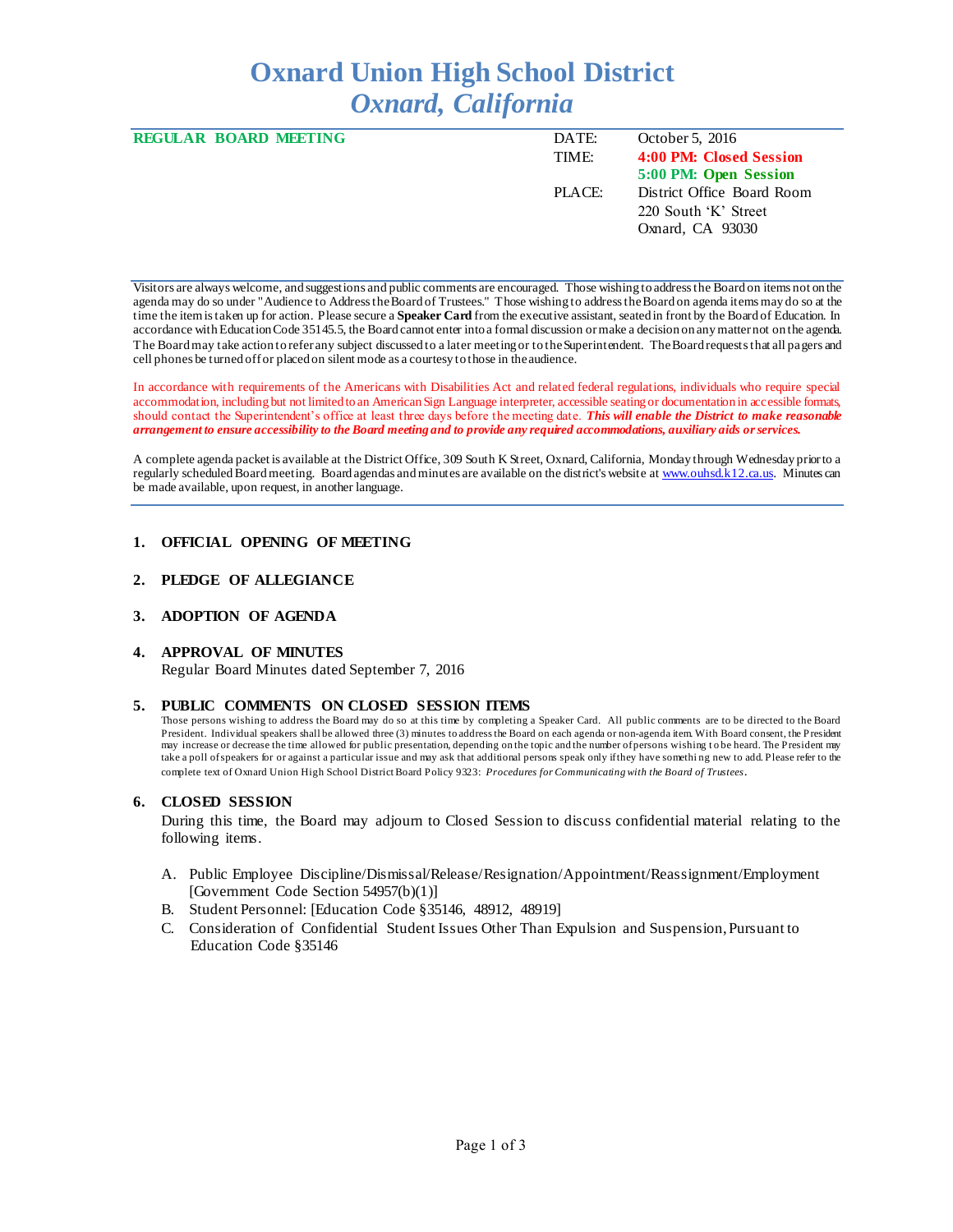Board Meeting Agenda October 5, 2016

- D. Conference with Real Property Negotiator (Govt. Code § 54956.8) PROPERTY: An approximate 5-acre portion of 49.36-acre Bell Ranch Property (agricultural property adjacent to Rancho Campana High School); Ventura County Assessor Parcel No. 156-0-180-385 AGENCY NEGOTIATOR: Steve Dickinson, Asst. Superintendent Admin. Services NEGOTIATING PARTIES: City of Camarillo UNDER NEGOTIATION: Price and terms of payment CONFERENCE WITH LEGAL COUNSEL-ANTICIPATED LITIGATION E. CONFERENCE WITH LEGAL COUNSEL-ANTICIPATED LITIGATION
	- Initiation of litigation pursuant to Govt. Code  $\S$  54956.9(d)(4): 2 cases

# **7. RECONVENE IN PUBLIC: REPORT ON CLOSED SESSION ACTION**

## **8. PUBLIC COMMENTS TO ADDRESS THE BOARD OF TRUSTEES**

Those persons wishing to address the Board may do so at this time by completing a Speaker Card. All public comments are to be directed to the Board President. Individual speakers shall be allowed three (3) minutes to address the Board on each agenda or n on-agenda item. With Board consent, the President may increase or decrease the time allowed for public presentation, depending on the topic and the number of persons wishing to be heard. The President may take a poll of speakers for or against a particular issue and may ask that additional persons speak only if they have something new to add. Please refer to the complete text of Oxnard Union High School District Board Policy 9323: *Procedures for Communicating with the Board of Trustees.*

## **9. RECOGNITION**

- **A.** Pacifica High School Health Science Academy Strawberry Festival Participants Bijou Beltran
- **B.** Channel Islands High School Marine Science Academy GIS (Geospatial Information Systems)–Bijou Beltran

# **10. SUPERINTENDENT'S REPORT**

#### **11. STUDENT REPRENTATIVE REPORT TO THE BOARD**

#### **12. CONSENT CALENDAR**

#### **Administrative Services**

- **A.** Consideration of Approval of Contract Extension Between Oxnard Union High School District and Riddell/All American Sports for District-Wide Football Equipment Reconditioning
- **B.** Consideration of Approval of Donations August 29 September 23, 2016
- **C.** Consideration of Approval of Purchase Orders and Direct Pays, September 9 22, 2016

#### **Educational Services**

- **D.** Consideration of Approval of Non-Public School (NPS) Placements According to the Students' IEP Teams and the Director of Special Education
- **E.** Consideration of Approval of Agreement between Oxnard Union High School District and WSS (Warehouse Shoe Store) – WorkAbility Program
- F. Consideration of Approval of Agreement between Oxnard Union High School District and Paintball USA, Inc – WorkAbility Program
- G. Consideration of Approval of Agreement between Oxnard Union High School District and Plaza Stadium 14 – WorkAbility Program
- **H.** Consideration of Approval of Outside Student Support Service Provider Tobacco, Drug, Alcohol Counseling Program - Martin Hazirjian
- **I.** Consideration of Approval of Outside Student Support Service Provider Mental Health Services -Clinicas Del Camino Real, Inc.